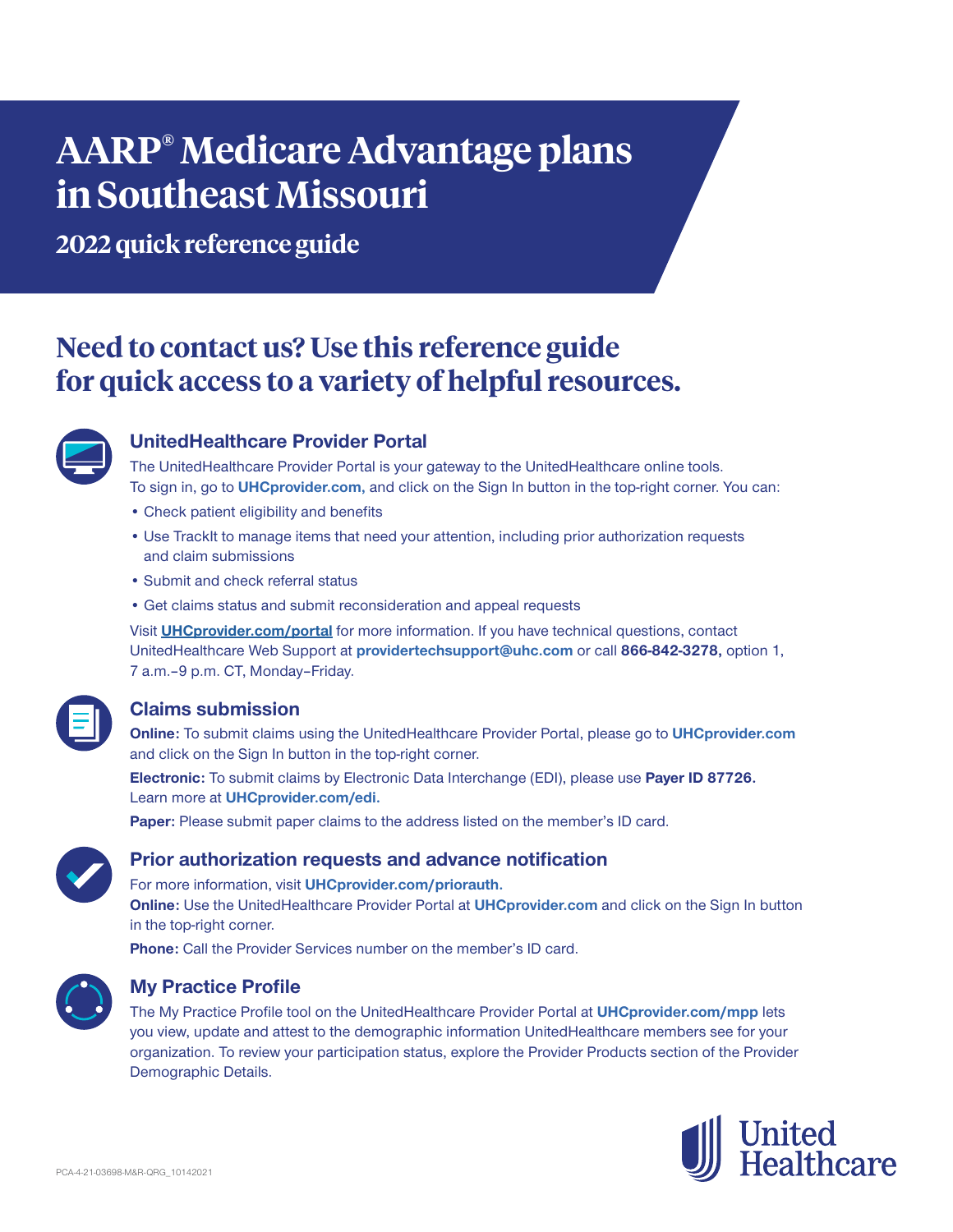

# **Telehealth (virtual visits)**

- UnitedHealthcare Medicare Advantage members have coverage for telehealth with contracted network health care professionals for medical and behavioral/mental health care
- If you're looking to deliver care virtually, we have resources, training, best practices and reimbursement policies at **UHCprovider.com/telehealth**

You'll find our telehealth service protocols in the administrative guide at **UHCprovider.com/guides.**



## **Behavioral and mental health services**

Please refer to the member's ID card for their behavioral and mental health provider phone number.

**Prescription medications**

**optumrx.com** Mail order

- Call **800-791-7658,** Monday–Friday, 8 a.m.‒8 p.m. CT
- Fax 800-491-7997

Oral drug prior authorization requests **covermymeds.com/epa/optumrx**

- Call **800-711-4555,** option 1
- Fax 800-527-0531

Injectable drug prior authorization requests

• Call **800-711-4555,** option 2



# **UnitedHealthcare Vision**

#### **spectera.com**

Routine vision care

• Call **800-638-3120,** Monday–Friday, 7 a.m.–10 p.m., and Saturday, 8 a.m.–5:30 p.m. CT



# **UnitedHealthcare Hearing**

#### **uhchearing.com**

For routine hearing services and plans offering hearing aids covered through UnitedHealthcare Hearing, members must receive hearing aids from a UnitedHealthcare Hearing network provider. Contact UnitedHealthcare Hearing directly with any questions. • Call **855-523-9355,** Monday–Friday, 8 a.m.–8 p.m. CT



# **UnitedHealthcare Dental**

**uhcdental.com** Routine dental care • Call **877-816-3596,** Monday–Friday, 7 a.m.–10 p.m. CT



### **Other resources**

You'll find information in the care provider administrative guide at **UHCprovider.com/guides.** If you can't find the information you need on **UHCprovider.com**, call **Provider Services** at **877-842-3210,** 8 a.m.–8 p.m. ET, Monday–Friday.

#### **Questions?**

If you have questions, please contact your provider advocate, provider relations or network management representative at **UHCprovider.com/contactus** > Network Contact.

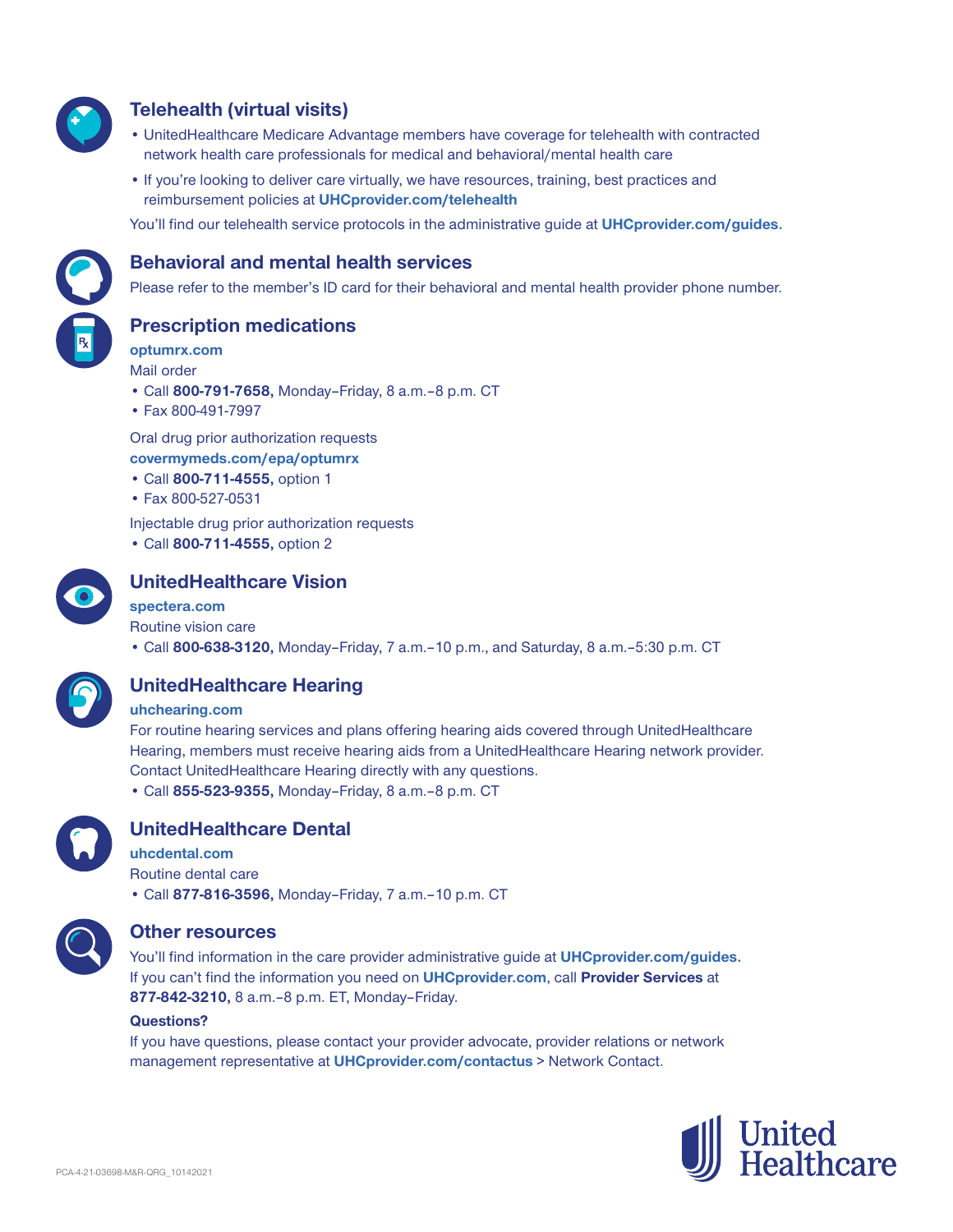# **Sample ID cards**





Sample member ID cards for illustration only; actual information varies depending on payer, plan and other requirements.